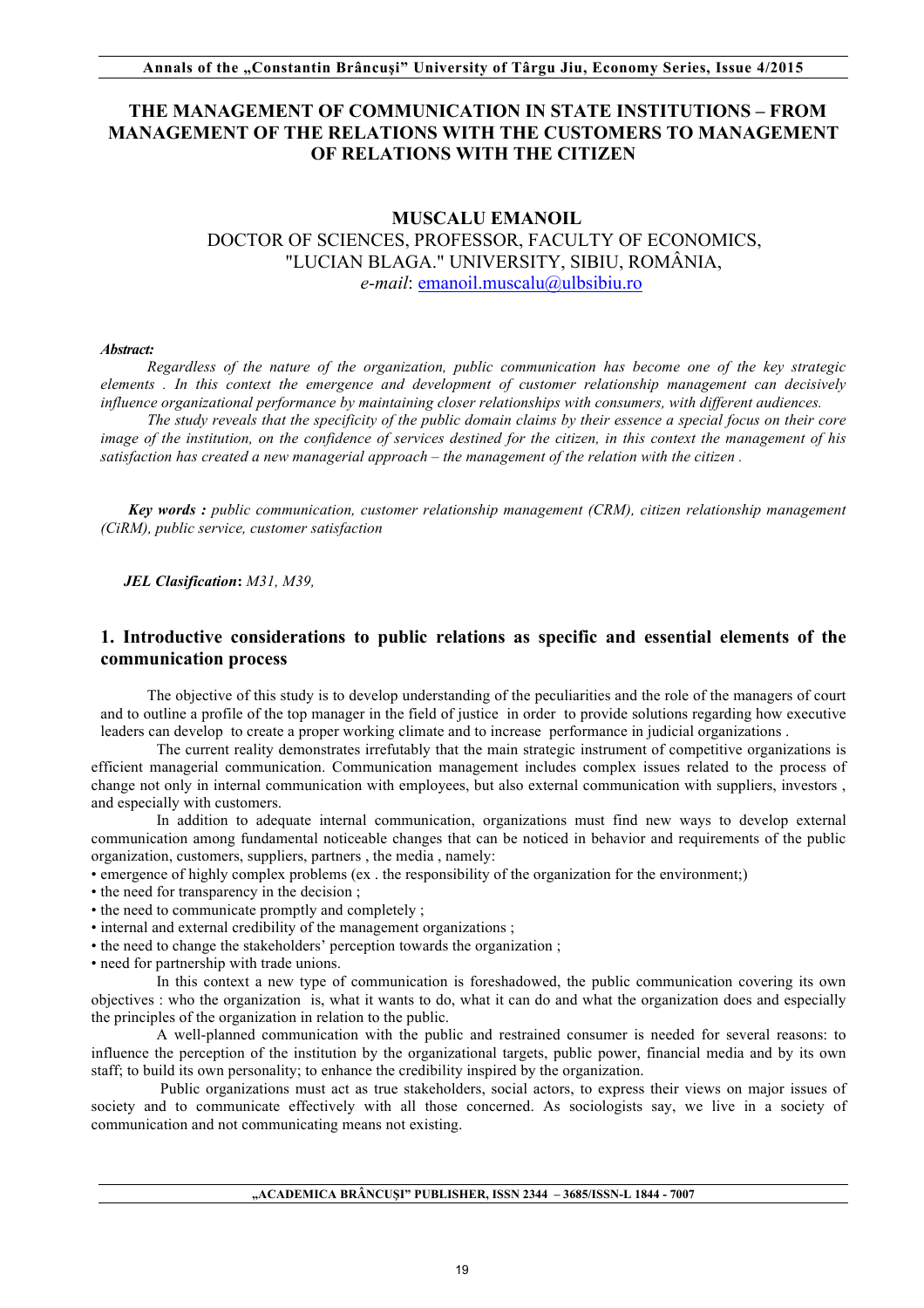## 2. The concept of *"public relations*"

The concept of public relations was used in the United States in the mid -nineteenth century, when, due to practical needs, a new conception occurred, establishing and maintaining relationships between companies producing and consumers , the concept of " public relations " being increasingly used in the Romanian public management.

Despite their great variety, definitions of terms express, obviously in different ways , a new concept about how organizations need to create relationships with people, to maintain and develop them.

According to the International Association of Public Relations (1978 ) : "The practice of public relations is the art and social science of analyzing trends , to anticipate their consequences , advising leaders of an organization and the implementation of action programs that will serve both the interests of the organization, as well as public interests . "

"Public relations is the management function which evaluates public attitudes , approaches the policies and procedures of an individual or an organization of public interest , plan and execute a program of action to earn public understanding and acceptance ." (Public Relations News, 1994)

Caluschi Caesar (2006) : " Public relations are those methods of communication that helps to several categories of objectives , such as the prevention and solution of crises, refining methods for obtaining and maximizing profits , creating , changing or polishing the image of an organization " .

According to professor M. Regneală, specialist in information science, public relations is a management function that allows an organization to define and preserve identity by improving internal and external communication.

Public relations in an organization, phrase very often confoundable due to wrong translation of the terms relations with the public- or misunderstanding its meaning, contain a number of specific activities such as:

• permanently informing the public about the services and activities offered;

• public consultation and harmonization the activities with the customer wishes;

• guaranteeing transparency and access to information;

• work to promote general human values;

• develop and maintain the organization's image;

• collaboration with other institutions ;

- working with collaborators from other services;
- conviction by rational arguments to win trust;
- ensure effective communication.

Therefore, public relations is a universal activity, which is based on two main benchmarks - information and communication. What is essential is that the recipient would get precisely the information it needs to form or change attitudes towards the organization.

Public relations also exercise a social role, which is expressed by replacing ignoring the other with knowledge and mutual understanding of the it (to put it in other words, PR helps the organization to understand the requirements and aspirations of its customers and adapt itself continuously to its customers, simultaneously with the creation of the mentality of different external audiences, of a representation about the organization's staff as friendly as possible**.** [14]

 In conclusion, the concept of Public Relations without being confused with advertising phenomenon could be synthesized as a special form of managerial communication, a set of tools, means and methods used by an organization to create a climate of trust and sympathy among public and its staff.

## **3. Management of customer relationships, a conceptual delimitation**

The multiplicity of definitions and meanings on the concept of customer relationship management demonstrates that this area is still in a phase of exploration and development of its essence. Common to all these definitions is underlining the importance of effective customer relationship management for a sustainable development of the organization.

Becker notes that many theorists and practitioners perceived CRM as a technical solution rather than as a complex and multidimensional issue that requires a holistic approach. This strictly limited perspective on information technology may have the effect of reducing the effectiveness of strategies developed due to the high risk of neglecting the major objectives that the organization must meet in terms of developing and maintaining customer relationships. In this context, Coltman (2007) argues that insufficient customer relationship management is not completely understood, an integrated new approach is under development.

 It is estimated that the success rate of IT projects in the field of CRM, for the implementation of software solutions for customer relationship management, does not exceed 30 % ( Hoekstra , 2001). The main cause of many failures was that an appeal to IT solution is not able to generate the desired results, as long as the organization has not created a philosophy and a culture focused on customer –oriented on a long-term development of client relationships. Increasing customer loyalty is only possible when all resources and processes have the customer as their center, his needs and expectations.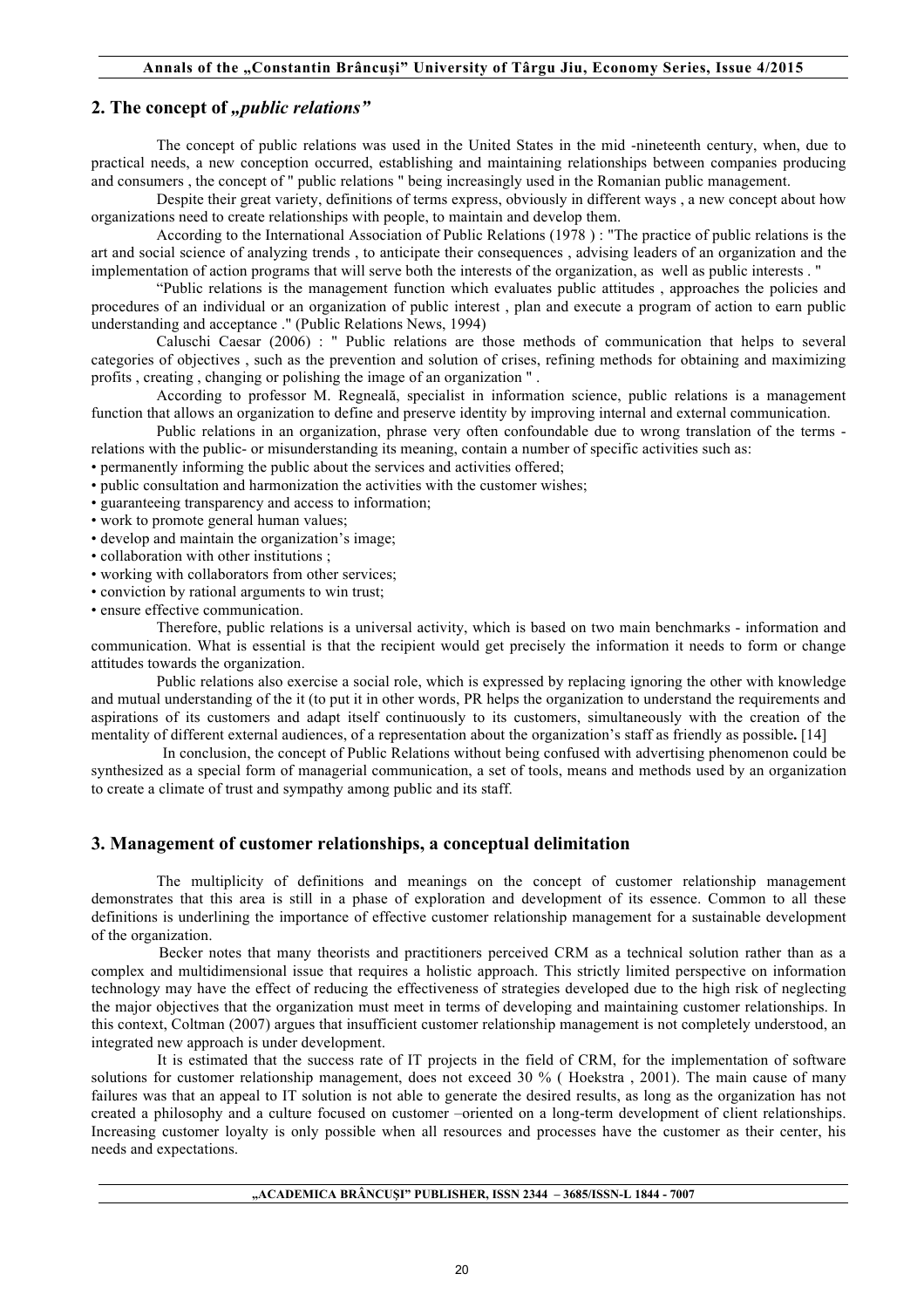#### **Annals of the "Constantin Brâncuşi" University of Târgu Jiu, Economy Series, Issue 4/2015**

From another perspective CRM is an essential business strategy that integrates internal processes and functions with external networks to create and deliver customer value target in terms of profit. It is based on customer data that have a high quality and on information technology. [5]

According to another definition, customer relationship management is a strategic approach that consists in creating superior shareholder value by developing appropriate relationships with key customers and customer segments. CRM unites the potential of information technology and relationship marketing strategies to create profitable relationships on the long run. An important aspect is that CRM provides increased opportunities for data use and information, both to understand customers and to better implement relationship marketing strategies. This implies a trans-functional integration of human resources, processes, operations and marketing know-hows, which is improved by information, technology and applications. [10]

This approach is the most comprehensive and appropriate, emphasizing at the same time on the intrinsic link between the generation of value for the customer, the existence of a strategy, and of long-term relationships and the use of information technology . In conclusion, CRM should not be confused with specialized computer solutions for managing information about customers, that become a support to better understand customer's expectations and needs, their behavior in order to design strategies capable of generating value for the customer**.** 

Therefore, customer relationship management involves the consideration of the following coordinates:

a. The strategic character. CRM is a business strategy. Customer relationship management is relevant and profitable for the organization only if they contribute to the objectives of the organization and generates value for the customer and the organization.

b. The role of IT solutions. Information technology contributes to the development and implementation of strategies capable of meeting the organization's objectives regarding the development of client relationships and their loyalty. Also, CRM solutions help to measure performance in implementing the strategies and programs in the field of customer relationship management.

c. CRM purposes. Develop and implement strategies to develop customer loyalty and developing a profile of the organization preferred provider for applying CRM strategies aimed at creating value for both major partners of the relationship, supplier and customer. To be recognized and adopted by the client, the amount must be significant and relevant from his perspective.[2]

# **4. The specificity of communication in public domain. Management of the public organization's image.**

A distinctive feature of public organizations is the specific approach of the relationship with customers from public services, with citizens . Private sector organizations must realize the need in terms of customer focus and stimulating understanding of their needs and act accordingly structuring the products and services targeted to consumer preferences . Unfortunately the public domain organizations are not primarily oriented towards the production of services at competitive prices and high quality levels, while not sufficiently concerned with the perception of citizen satisfaction. According to Warin (1999 ) , satisfaction of users of public services must become an imperative public performance indicator . This is a novelty for the public sector while measuring customer satisfaction has long been part of practices in the private sector.

At the same time a characteristic of public organization is their responsibility for the citizen as a customer of public services, the most treasured value is now the human being . Furthermore, it is believed that a public service is not just a service provider , but also contributes to the cohesion of society. According to Chevallier (2005 ) , "while private organizations are " introverted ", find their purpose in it themselves , public organizations are " extroverted ", that serve the interest above them.

In this context, public communication as displaying the organization's values , practices and managerial communication, the organizational culture and effectiveness gain special value. Beyond the purely theoretical assertions on the concept of representation is a fact with profound meanings public relations plan : the image of the organization.

Through communications with citizens and its image the organization transmits data and information organization to gain the trust and goodwill of different audiences. The image of the organization depends, ultimately of its ability to influence the public in the process of building representations about public institution, about its products and the services by issuing messages according to the expectation horizon, its values and beliefs. To avoid erosion of the image and the consequences of this, the organization must be continuously preoccupied to answer questions such as: "What displeases?" "Why?" "What elements are negatively perceived?"

Image formation can be achieved by applying a policy related, on the one hand, with the management style of the leaders of the organization and, on the other hand, with the work done by "employees".

In practice, this policy translates into a series of concerted public relations activities broken down over time, which are meant to shape, change and maintain the image of the organization**.** 

The central activities can be concisely presented as follows:

#### **"ACADEMICA BRÂNCUŞI" PUBLISHER, ISSN 2344 – 3685/ISSN-L 1844 - 7007**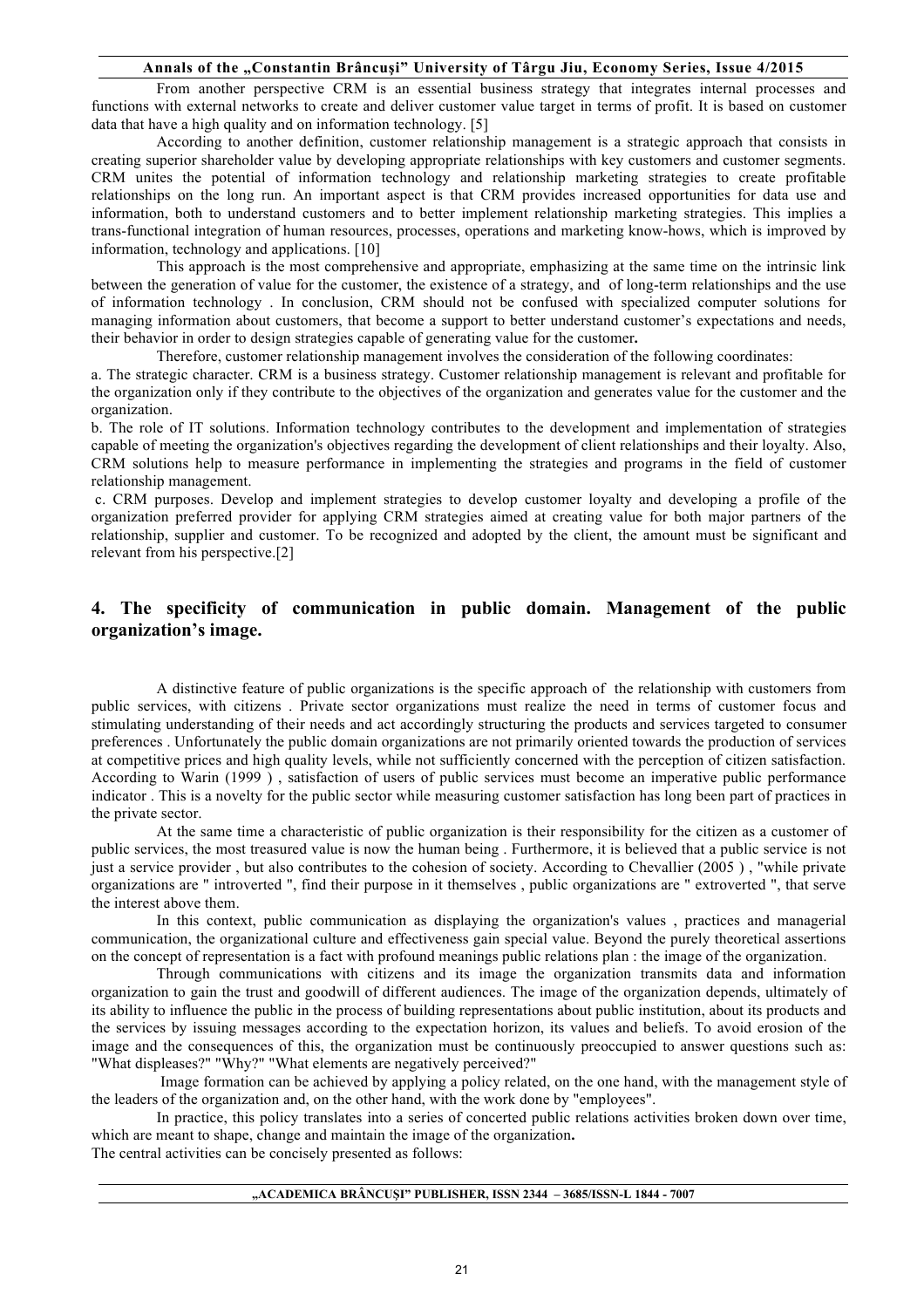#### **Annals of the "Constantin Brâncuşi" University of Târgu Jiu, Economy Series, Issue 4/2015**

-Development of a high performance management at the organizational level, efficient activities are essential in shaping the image of organization.

-Development of advertising campaigns for accurate information of the customers.

-Use partnerships to support the organization's image, it is known the fact that properly managed, is a way of improving perception.

-Establishing strict requirements regarding the staff, hiring well-trained people with decent behavior, and replacing those who do not meet the requirements, the image being closely linked to the quality of employees.

-Maintaining a good cooperation with the media, on the basis of an open and transparent relationship.

For an increased efficiency, state organizations must give due weight to public communication, and always identifying ways to improve it.

## **5. The respect for customers of public services and the transition from CRM to CiRM**

While effective management of customer relationship has become a top strategic issue for many firms (Becker , 2009), identifying and retaining the most profitable customers in a commercial sense can not be the objective of public sector for CRM (Rocheleau 2002), but delivering high quality citizen oriented public services. In fact, the psychology of the citizen as a customer of public services is poorly understood in comparison to the consumer.

The concept of public services client is complex and multidimensional. Citizens may be beneficiaries of services partners in providing services or simply taxpayers. Citizens have competing expectations and engage in different types of relationships with public organizations. A CiRM system allows employees of public services to have access to citizens profiles due to contacts with them thus building other databases. In this way, they can provide more customized information more specialized services and also identify possible emerging issues. [9]

 Therefore, Citizen Relationship Management (CiRM), can be defined as a strategy, enabled by technology, with broad citizen focus to maintain and optimize relationships and encourage citizenship. Since we are currently in the early stages of emerging CIRM, this is a working definition. CIRM could be part of the NPM as TQM either as an addition to the Government frame.

### **6. Directions of CRM for public sector**

Technology is not needed to improve the citizen orientation in the public sector. Changing office hours, the redesign of the waiting areas or the opening of one-stop service centers are just some examples that have had an impact on citizen satisfaction/citizen orientation .[3]

Recent empirical studies suggest that CRM technology has only a moderate impact on the overall success of efforts to strengthen relations of public organizations with citizens. However, introducing data processing concomitant with the implementation CiRM can make a difference, opening new opportunities. However, the success rate of CRM in the private sector is limited. If we consider the experience of the private sector, the success rate is not very high, ranging between 30 and 70%. The organizational challenges inherent in any CRM initiatives and the diversity of people involved is another threat that public organizations should also take into account. Many projects fail due to a lack of coordination between strategy and processes. Public administrations should use the experience of CRM, of the private sector and analyze all processes abolishing those measures meant to fail due to human resource constraints.

Specific for public sector activities is the interaction with citizens, which has as an immediate consequence the causal relation between the quality of public service and the treatment of citizens by employees of the institution they come into contact. Consequently, the perception of the citizen about public organization services, his satisfaction and confidence in institutions is dependent on the orientation degree of the employee towards customer, citizen.

Despite the importance of this aspect studies on the concept of citizen-employee orientation (customer orientation of service Employees (COSE) and the impact in determining the success of the organization, are relatively few and not properly applied in practice. The New Public Management (NPM), paying attention to special performance core value in public sector organizations therefore seeks improvement of the recruitment, selection, payroll. It should be emphasized that changing traditional benchmarks and implementing the new values of NPM is a lengthy process, depending on how successful organizations of the public sector will be able to keep some of the core values of traditionalist model, namely: professionalism, impartiality, high ethical standards, absence of corruption and harmoniously integrate part of the core values of NPM.

## **Conclusions:**